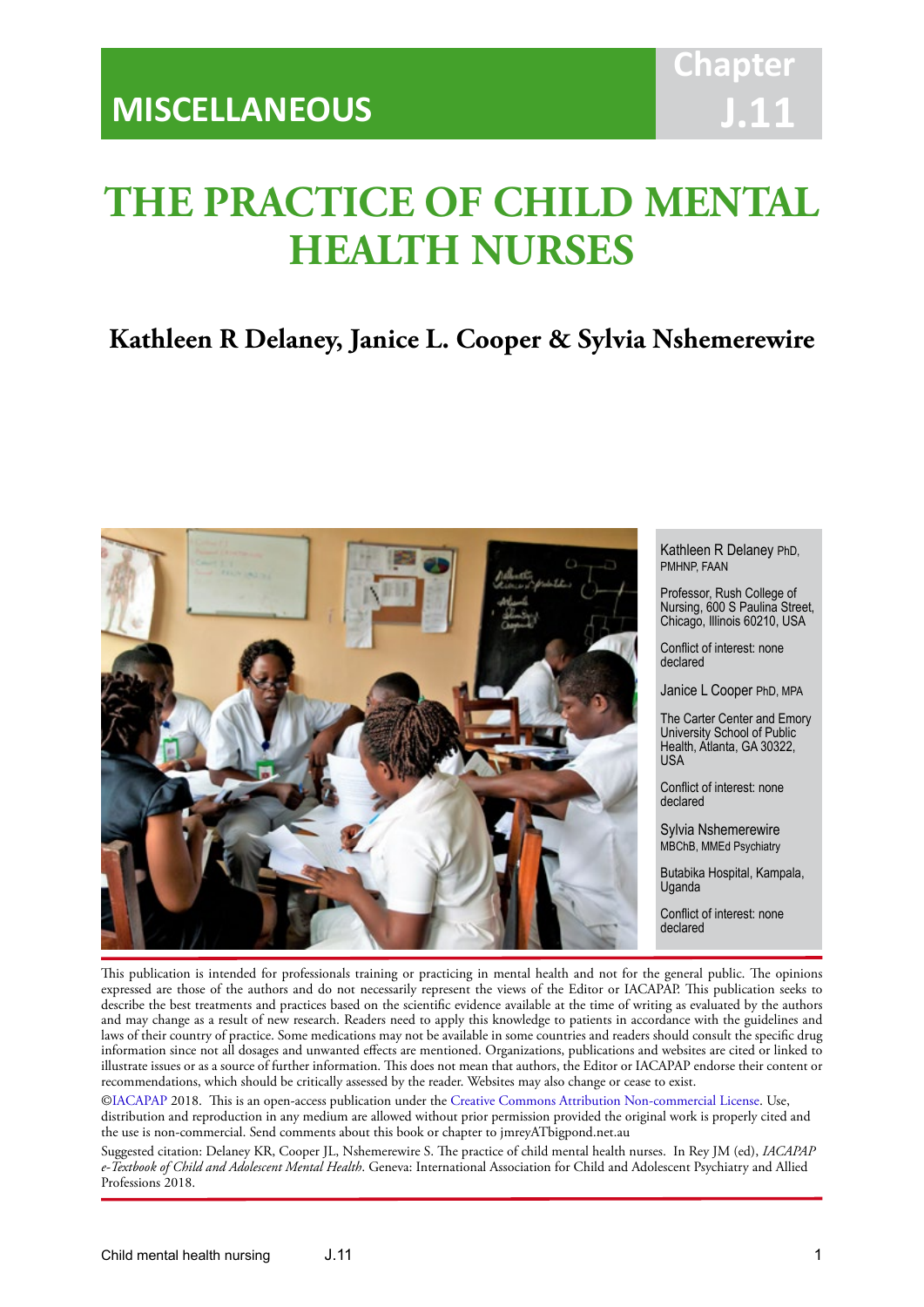hild and adolescent mental health nurses (CAMHNs) are registered nurses who focus their work in supporting the optimal development of youth as well as the coordination and delivery of mental health care to children and the nurses who focus their work in supporting the optimal development of youth as well as the coordination and delivery of mental health care to children and their families. As one of the largest group of health care providers who come into contact with children and adolescents, nurses are vital to child mental health promotion and early intervention (RCN, 2016). Child mental health nurses bring a particular orientation to their work, the value of the relationship, a health focus, and a view of the child in relation to social systems such as school and community (American Nurses Association, 1985). They practice wherever health care is delivered, in hospitals, community health centers as well as schools and outreach agencies. Worldwide, psychiatric nurses are a major provider of services, particularly in low-income countries; the last available data indicate their numbers increased by 37% since 2011 (mean rate per 100,000 population) ([World Health](http://apps.who.int/iris/bitstream/10665/178879/1/9789241565011_eng.pdf)  [Organization, 2015\)](http://apps.who.int/iris/bitstream/10665/178879/1/9789241565011_eng.pdf). Recently there have been initiatives globally to train more psychiatric nurses, including CAMHNs, and thus increase access to child mental health services (Zegura et al, 2015).

In this chapter, the traditional role of CAMHNs in inpatient treatment settings will be discussed; highlighting how CAMHNs assume responsibility for the therapeutic milieu, its safety, structure and supportive functions. Also highlighted will be the role of CAMHNs in child mental health promotion, early identification and community-based care. Initiatives around workforce development in select countries will be presented as well as region-specific collaborations that support psychiatric nursing. The expanding role of CAMHNs will be explored particularly around the growth of pediatric primary care. To begin, the history of child mental health nursing in the United States (US) is outlined to exemplify the nursing perspective on child mental health and how the specialty developed. Unless specified otherwise, the word "child" refers to both children and adolescents.

### **HISTORY**

In the US, child mental health nursing evolved alongside the formation of treatment structures such as the child guidance centers and, in the 1930s, the opening of specialized inpatient centers for children. In these hospital units, nurses cared for the children's physical needs, monitored medications but also used the time to build a relationship with the child (West & Evans, 1992). The specialty of CAMHN gained momentum in the 1950's through the 1970's when federal initiatives supported the training of 20,000 psychiatric mental health advanced practice nurses (APNs) which spurned the development of the psychiatric mental health graduate program in child psychiatric nursing. During this time, masters' degree programs in child psychiatric nursing graduated approximate 1,000 APNs. In 1985 the American Nurses Association published a scope of practice specific to child mental health nurses detailing their role in the treatment of child mental health disorders and highlighting their work with families and children, particularly within schools and communities. In these documents the CAMHNs' perspective on care evolved into one marked by collaboration with families, a developmental focus, holism, health promotion, and intervening via the relationship (West & Evans, 1985). The CAMHNs role in mental health continues to evolve with the movement toward community-based care and integrated pediatric primary care (Martin et al, 2014).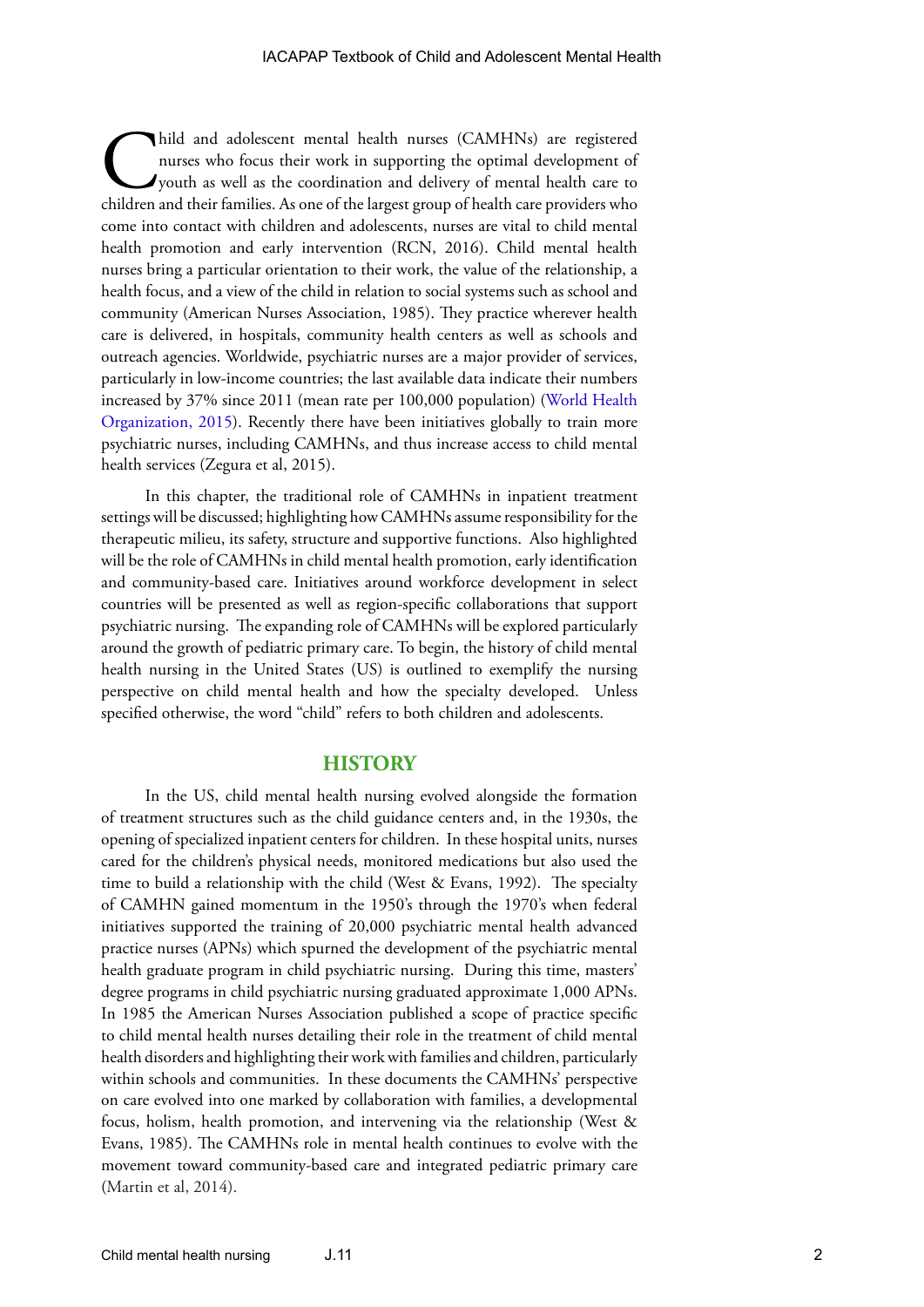## **INPATIENT TREATMENT ROLE**

Inpatient treatment of children and adolescents, while rare in low-income countries, is part of the care continuum utilized when youth are considered dangerous to self or others or in need of intensive services (Torio et al, 2015). During short-term child inpatient treatment, the multidisciplinary team prescribes regimes to help children regain a sense of control in their lives as well as align services so that children return to their communities and to optimal functioning. In brief treatment, the focus is stabilization of the behaviors and addressing the crisis that precipitated hospitalization, which often involves a thorough assessment and possibly change in medication (Gathright et al, 2015). This chapter focuses on short-term hospitalization of children. The principles are applicable to residential treatment but the issues and treatment in residential care settings may differ, particularly approaches to children with complex problems and trauma histories (Hodgdon et al, 2013; Zelechoski, 2013).

Child mental health nurses and mental health clinicians play a critical role in achieving the goals of hospitalization. Their 24-hour exposure to the child provides data useful for diagnosis. Observing how the child responds to milieu situations, copes, regulates, problem solves and relates to peers and adults informs the amount of structure and support the child will need to function at the optimal level (Delaney, 2006a). Since children and adolescents in acute distress need an environment that assures both safety and healing, staff has a split focus: attending to the individual child as well at the overall environment of care.

To build and maintain a therapeutic environment staff members must understand how program structure and staff presence blends to maintain the milieu. One way to think about this work is to organize interventions into four categories, safety, structure, support and self-management (*Four S* model) (Delaney et al, 2000). The idea of grouping therapeutic aspects of the environment into categories was first suggested by Gunderson (1978). In this nursing adaptation, the categories were updated and redefined to delineate how they are operationalized during short-term inpatient treatment (Delaney et al, 2008). Fundamentally, staff develops and maintains these milieu qualities by the way they attend to the physical environment, organize the program, develop relationships with the children, and partner with the child to improve self-regulation and self-management of behaviors. Explained below is how staff creates these elements of the *Four S* milieu model in their everyday use of space, group programming, and interactions with patients.

#### **Safety**

Treatment environments must be psychologically and physically safe for hospitalized children. At the most basic level safety is maintained by creating a physical environment that is "aseptic" – free of any objects that could be used for self-harm or to easily harm others. Inpatient psychiatric units also have systems to monitor aggression or suicide risk that set out the frequency of monitoring commensurate with estimated risk. Safety also requires a system for unit safety checks, policies about visitors and contraband, and a system for tracking and monitoring risks, incidents, and safety breaches. The recent inpatient mental health standards published by the Ontario Cooperative provide an excellent listing of safety considerations and related standards of care (click on the side figure to



**CHILD & ADOLESCENT INPATIENT MENTAL HEALTH STANDARDS**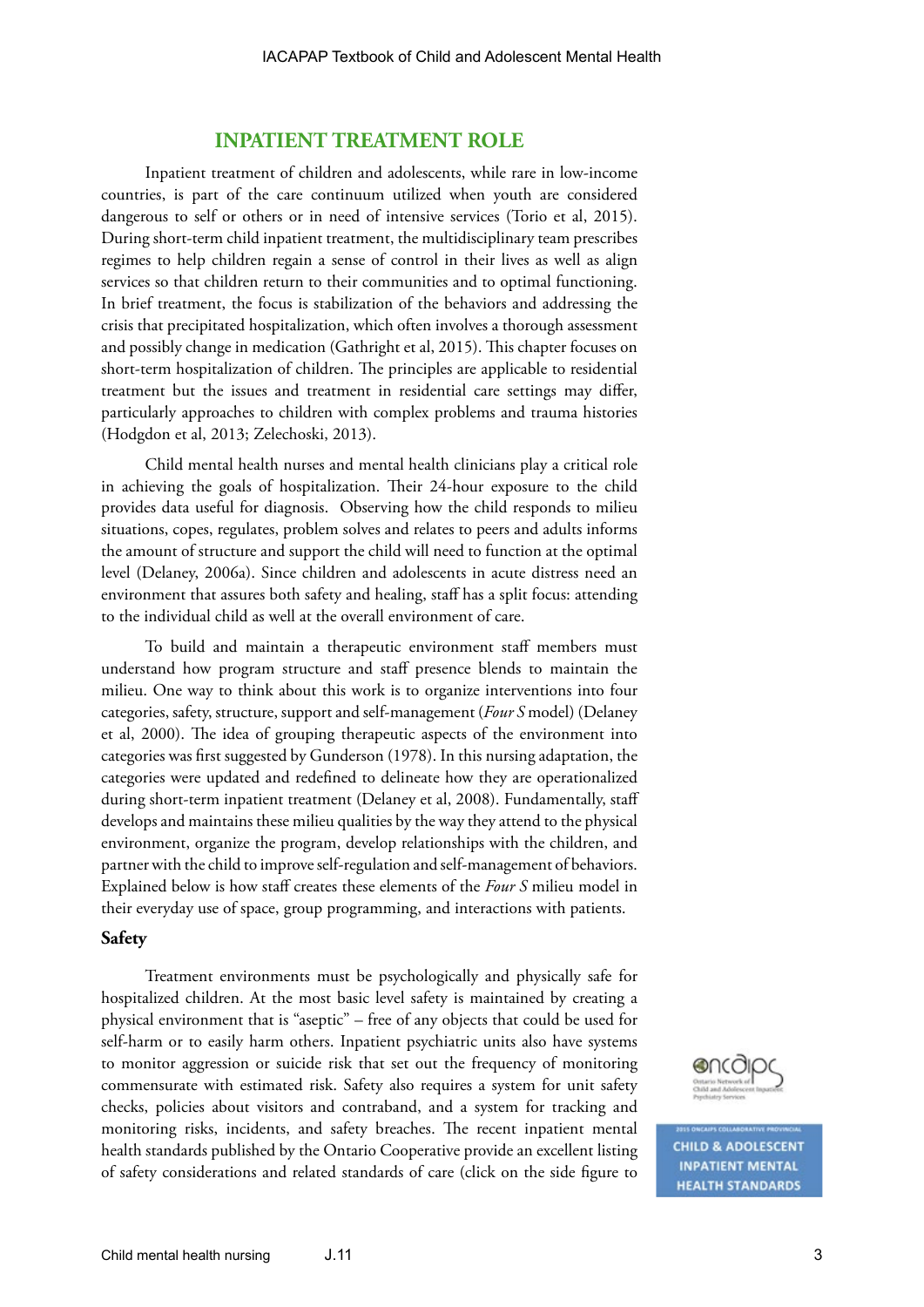access). Staff also keeps units safe by the way they position themselves in the unit such that common spaces are within view, which allows them to stay aware of the tone and pace of the milieu as well as changes in a particular child's behavior. Anticipation is a key element of milieu safety since it facilitates early intervention and provides an opportunity to calmly interrupt a behavior that appears to be escalating (Delaney & Johnson, 2006).

But keeping a safe atmosphere in a unit requires much more. Safety demands staff engagement: deliberate, meaningful interactions aimed at developing a trusting relationship with the patient (Polacek et al, 2015). An interaction aimed at engagement is more than just talking. Rather, it is communication that operates at the interpersonal level; a genuine response that involves empathy, conveys caring, aims to grasp the child's experience, and responds in such a way that the child feels understood (Salamone‐Violi et al, 2015). A researcher in the United Kingdom, Len Bowers, has studied safety for many years and recently developed *Safewards* (Bowers, 2014a). This model has many aspects, all aimed at reducing conflict and coercive measures. Staff engagement is one component. According to the *Safewards* model, the consistent engagement of staff members is critical, seen as dependent on interpersonal skills (such as empathy and respect) as well as staff members' emotional regulation and technical mastery. Thus, an escalating situation demands a staff member who remains calm and focused, has some relationship leverage with the patient, and good de-escalation skills (Bowers, 2014b). Readers interested in the *Safewards* model can access in the side column videos that explain its elements in detail. (Links to right).

Engagement is particularly important in child inpatient units, especially in tense situations. Hospitalized children and adolescents may lack self-regulation skills, the ability to modulate strong feelings and emotional states (Eisenberg et al, 2014). Frustration can quickly move into anger and anger into rage. Regulation of emotional states requires control over attention, arousal, appraisal, and inhibition (Izard et al, 2002). Children use these skills to recognize the emotion they are experiencing, read the cues of the situation generating the emotion, and tolerate the negative emotion long enough to process what is occurring and what would be their next best step. When these controls are lacking, children and adolescents need adults who engage and read the situation, step in, and help them dampen down the emotion. This proactive engagement reduces reactive aggression (anger that erupts in response to a situation) and thus keeps the child, staff, and other patients safe (Delaney, 2009).

Early intervention into an escalating situation is also critical to reduce the use of physical restraints — any device, material or equipment attached to a person's body, which cannot be controlled by the person and is deliberately intended to prevent a person's free body movements to a position of choice.In the last twenty years, efforts to reduce, if not eliminate, the use of restraints has led to strategies including adopting a restraint-free unit philosophy, staff training in non-coercive interventions, assessing the patient and intervening early with less restrictive measures, and promoting a culture of negotiation and collaboration rather than coercion (American Psychiatric Nurses Association, 2014). In the US and elsewhere an effective approach for restraint reduction is outlined in the "Six Core Principles", developed for adults but also applicable to children (Azeem et al, 2011). The principles include how the unit's culture is developed, staff training



Click on the image above to hear Len Bowers talks about the quality of the evidence for *Safewards* (11:03). Click on the image below for a detailed description of the model (59:07)



#### **Physical Restraint**

Any device, material or equipment attached to a person's body, which cannot be controlled by the person, and is deliberately intended to prevent a person's free body movements to a position of choice.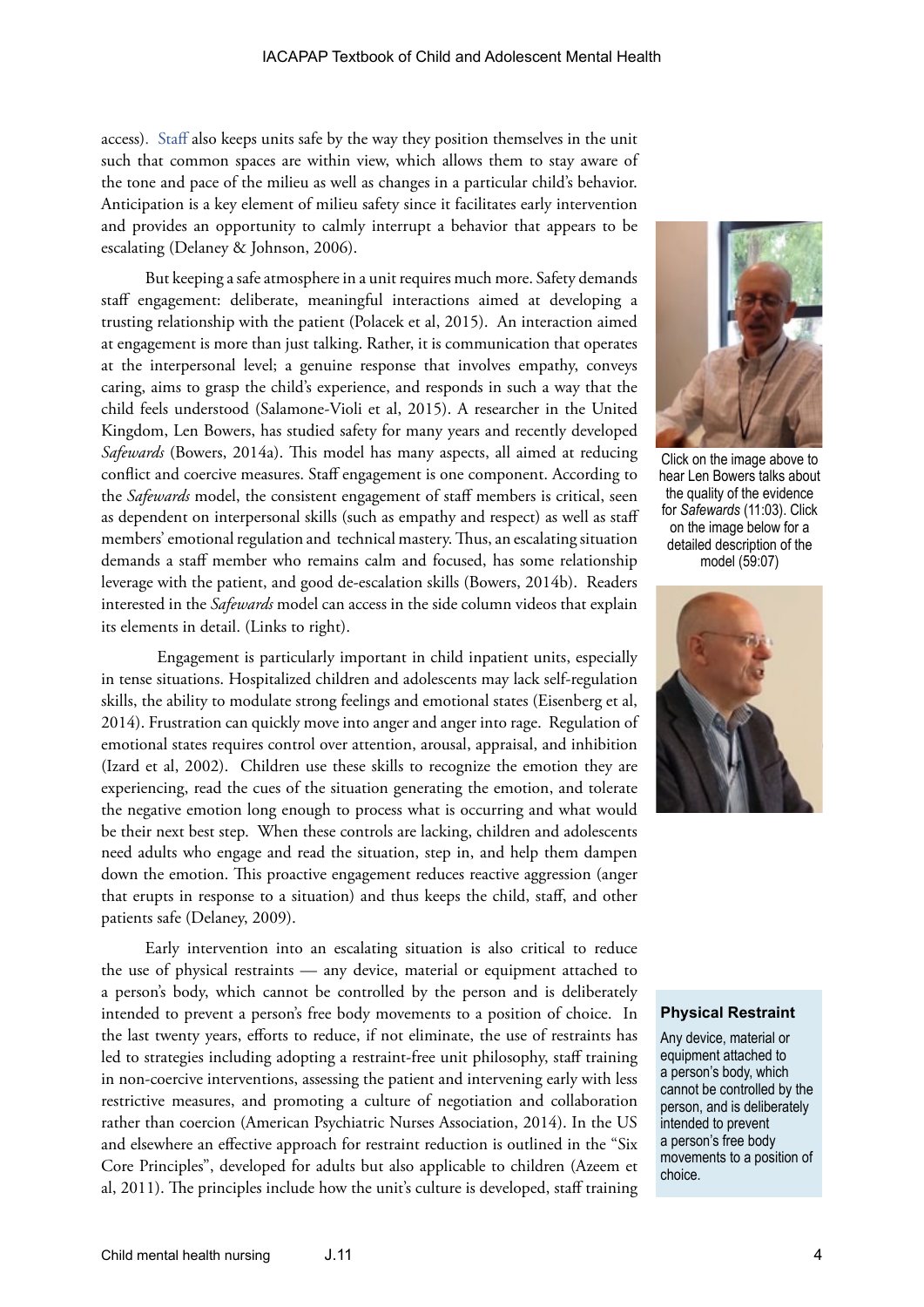on de-escalation, the role of leadership, use of data to inform restraint-reduction efforts, and instituting debriefing. The video clips linked at the right discuss restraint reduction with children, use of the *six core principles*, and the responses of staff to restraint reduction efforts. They demonstrate that change is possible and positive for both staff and patients.

### *Trauma-Informed Care*

Threaded throughout this chapter is the concept of *trauma-informed care* and the role of trauma in emotional distress. Children with a history of trauma are a substantial portion of the inpatient populations and often present with complex behavioral pictures (Keeshin et al, 2014). Trauma-informed care emphasizes an understanding of behavior in light of trauma history and encourages approaches to avoid replicating traumatic experiences and building a sense of safety in interactions. In inpatient units, enacting trauma-informed care is not just instituting discrete interventions but demands embedding a broad understanding of the traumatic stress response and building a culture of non-violence, learning and collaboration (Bryson et al, 2017).

This is particularly important with children who have a history of trauma, who may react to perceived confrontation with reactive aggression. With all children, but particularly with traumatized youth, nurses strive to maintain a positive tone in their interactions, which not only dampens the child's negative affect but helps boost how children take in the situation at hand (cognitive information processing) (Delaney, 2009). A recent review of the literature about instituting trauma-informed care also highlights the steps a unit can take to introduce changes through leadership vision and by building staff competencies, particularly to reduce the use of restraint (Bryson et al, 2017).

Summarizing the strategies, the authors combine the six core strategies discussed above and the National Implementation Research Strategy. Unit leadership might use these strategies for trauma-informed care as a roadmap to reduce restraint. Keeping children safe and eliminating coercive measures should also be viewed as a moral imperative considering nurses' responsibility to safeguard the rights of children. An in-depth discussion about trauma-informed care is available via the videos in the right column.

#### **Structure**

Structure is a straightforward element of the therapeutic milieu. At the most basic level, it involves maintaining a schedule that organizes the child's day. Indeed, the unit's daily schedule is at the heart of the structure since it provides a sense of order and introduces predictability, which is particularly important for disorganized children or those who have difficultly responding to unexpected change (Kim et al, 2012). Staff must be alert to such issues particularly during transition times, which can be difficult for children who lack response flexibility. These children may also lack flexibility in their coping mechanisms and do not switch coping styles to match the demands of a situation. For instance, a child may respond to all frustrations, be they school difficulties or peer altercations, with confrontation rather than a problem-solving approach.

The Use of Restraints and Seclusion on Pediatric Psychiatric Populations Kimberty Allon<br>April 26, 2015

Click on the image above to access a PowerPoint presentation about the use of restraints and seclusion in a pediatric population (by Kimberly Allan).

# **Six Core Strategies<sup>®</sup>** checklist

New Zealand adaption



Click on the image above to access a detailed description of the six core strategies as adapted in New Zealand. Click on the image below to learn about the reactions of staff.

**Staff experiences of** implementing seclusion and restraint reduction strategies in an acute mental health unit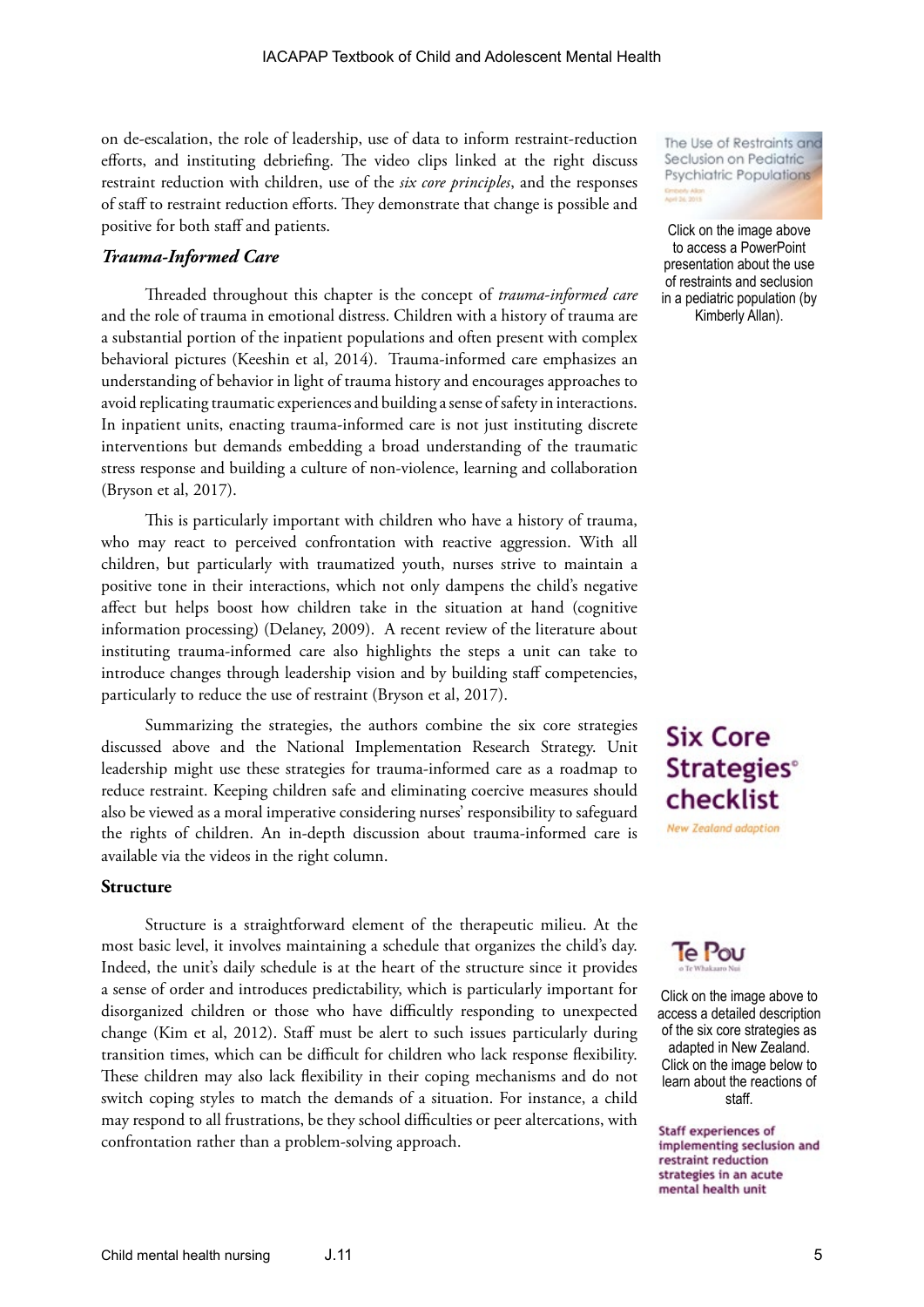The daily schedule is usually a mix of activities: therapy groups, occupational therapy, school, and expressive therapies such as art or music. It should include pleasurable and demanding activities that are motivating and engaging. Ascertaining a child's response to a group and to particular task demands can be useful for assessment and to determine the amount of structure and stimulation a child needs to remain organized and in control (Delaney, 2006a). For instance, staff may note that a particular child becomes irritable or disruptive in a loud recreational group and may need the presence of additional staff (a staff member sitting nearby) to remain focused. A child may do well in occupational therapy but becomes avoidant and sullen in the classroom. This child may need extra help to decipher and structure work around the educational task at hand.

The overall aim in a children's unit is for youth to succeed and experience a sense of competency. That means, groups must have a sufficient number of staff such that the appropriate tone and activity level are maintained. In a poorly staffed unit, groups consistently become disorganized and too loud or, at the opposite end, become repetitive and boring. When this occurs, children may re-live their disorganization and their inability to focus.

| <b>Six Core Strategies to Reduce</b><br><b>Seclusion &amp; Restraint</b> | <b>Main NIRN Implementation Driver</b><br><b>Required for Successful</b><br>Implementation | <b>Type of</b><br>Implementation<br><b>Driver</b> |                        |
|--------------------------------------------------------------------------|--------------------------------------------------------------------------------------------|---------------------------------------------------|------------------------|
| Strategy 1: Leadership<br><b>Towards Organizational</b><br>Change        | Leadership-Technical & Adaptive                                                            | Leadership                                        |                        |
| Strategy 2: Using Data to<br><b>Inform Practice</b>                      | <b>Decision Support Data Systems</b><br><b>Facilitative Admin Supports</b>                 | Organization                                      | Single Driver          |
| Strategy 3: Workforce<br>Development                                     | Selection<br>Training<br>Coaching<br><b>Performance Assessment</b>                         | Competency                                        |                        |
| Strategy 4: Use of<br>Seclusion/Restraint<br><b>Prevention Tools</b>     | <b>Systems Intervention</b><br>Coaching                                                    | Competency &<br>Organization                      |                        |
| Strategy 5: Consumer Roles in<br><b>Inpatient Settings</b>               | Adaptive Leadership<br><b>Facilitative Admin Supports</b><br>Systems Intervention          | Leadership &<br>Organization                      | <b>Multiple Driver</b> |
| Strategy 6: Debriefing<br><b>Techniques</b>                              | <b>Technical Leadership</b><br><b>Systems Intervention</b>                                 | Leadership &<br>Organization                      |                        |

**Table J.11.1 Crossmatch of National Implementation Research Network (NIRN) implementation drivers with six core strategies** (reproduced from Bryson S et al (2017).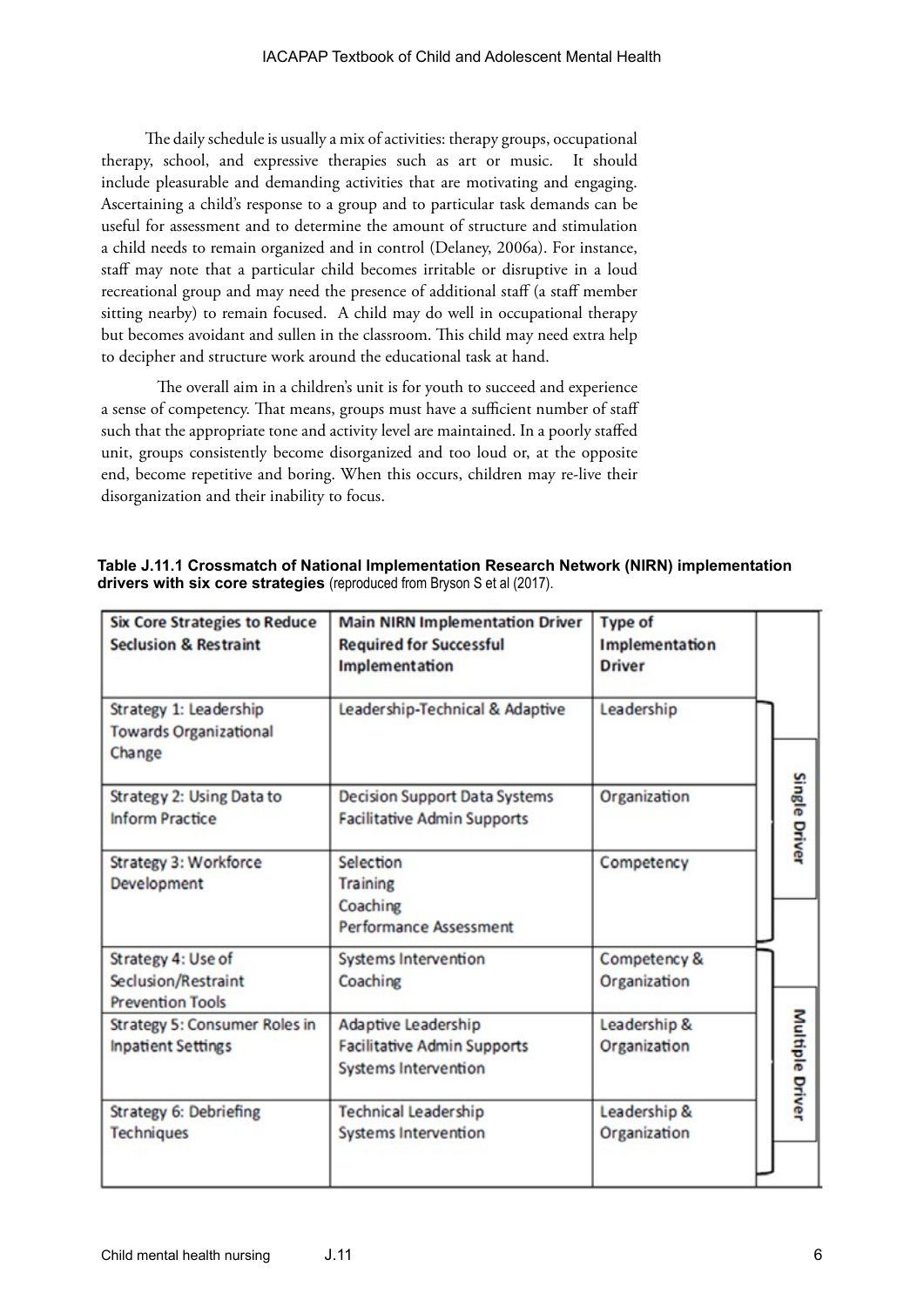One difficult aspect is how to set expectations and implement rules. Providing structure demands that nursing staff reach a balance between maintaining order in the unit while not infringing on the youth's autonomy or sense of personal control (Voogt et al, 2014). Staff may have the mistaken notion that imposing stringent expectations will help control behavior and "shape up" the child. Quite the opposite is true. To nourish a child's coping abilities, staff should support autonomy and provide a rationale for rules and expectations (Skinner & Wellborn, 1994). Moreover, to reduce stress, staff should aim to elicit the child's cooperation and set coping demands that are within the child's reach (Delaney, 2009). For example, how long a child remains in a group should depend on staff's assessment of the child's current capacity to stay organized and focused on a task. If a child unravels at the end of a group, it is then planned that the child leaves the group 10 minutes prior to the end. As a general rule, unit expectations should be revised to ensure that they serve the needs of the child (Bowers, 2014a).

Finally, the way staff approaches decisions around children's participation and expectations sets the unit culture — the norms of the unit become commonly held assumptions about how the children there should be treated. The culture of a unit is evident in the moment- to-moment decisions and responses to children's behaviors. A culture can be rule-driven and dominated by efforts to enforce rules or it can be marked by a flexible interpretation of what is needed to maintain an orderly milieu, but one responsive to a child's needs. The later approach helps children develop coping skills and begin to see adults as helpful in their efforts to remain organized and in control. Using techniques such as collaborative problemsolving are helpful to explore the cognitive skills a child needs to navigate difficult situations and work with them to reach solutions (Ercole-Fricke et al, 2016). It is useful for staff to be aware of their own beliefs around how children in the unit should be treated and, given the unit's approach, how they will improve and grow.

#### **Example of Unit Philosophy**

- All behavior has meaning. To therapeutically intervene with a child, staff must first understand the meaning of a particular behavior.
- Families are a critical partner in the treatment.
- Children ask only for as much as they need. Staff works with the child to achieve an understanding of any limitations of what the adult world can provide.
- Relationships matter. Learning and growth occur in the context of a relationship.
- Rules and norms need to be flexible enough to service the needs of the child.
- Children should experience joy in their lives. The environment is structured to enhance the child's experience of joy and pleasure with themselves, peers and adults.
- Children vary in their ability to process information, sort stimuli, and manage their emotions. By experiencing the child's ability to meet milieu expectations staff determine the amount of structure and clarity the child needs to function.
- Competence matters. Staff structure educational and social experiences so the child experiences a sense of competence
- The goal of all interventions is to help the child achieve self-regulation.
- Empathic resonance with a child enables staff to intervene and bolster the child's faltering functions (the ability to deal with demands, frustrations and powerful affects). Through this repeated, reliable and consistent attuning, the child gradually takes on staff's organizing, affirming and soothing functions.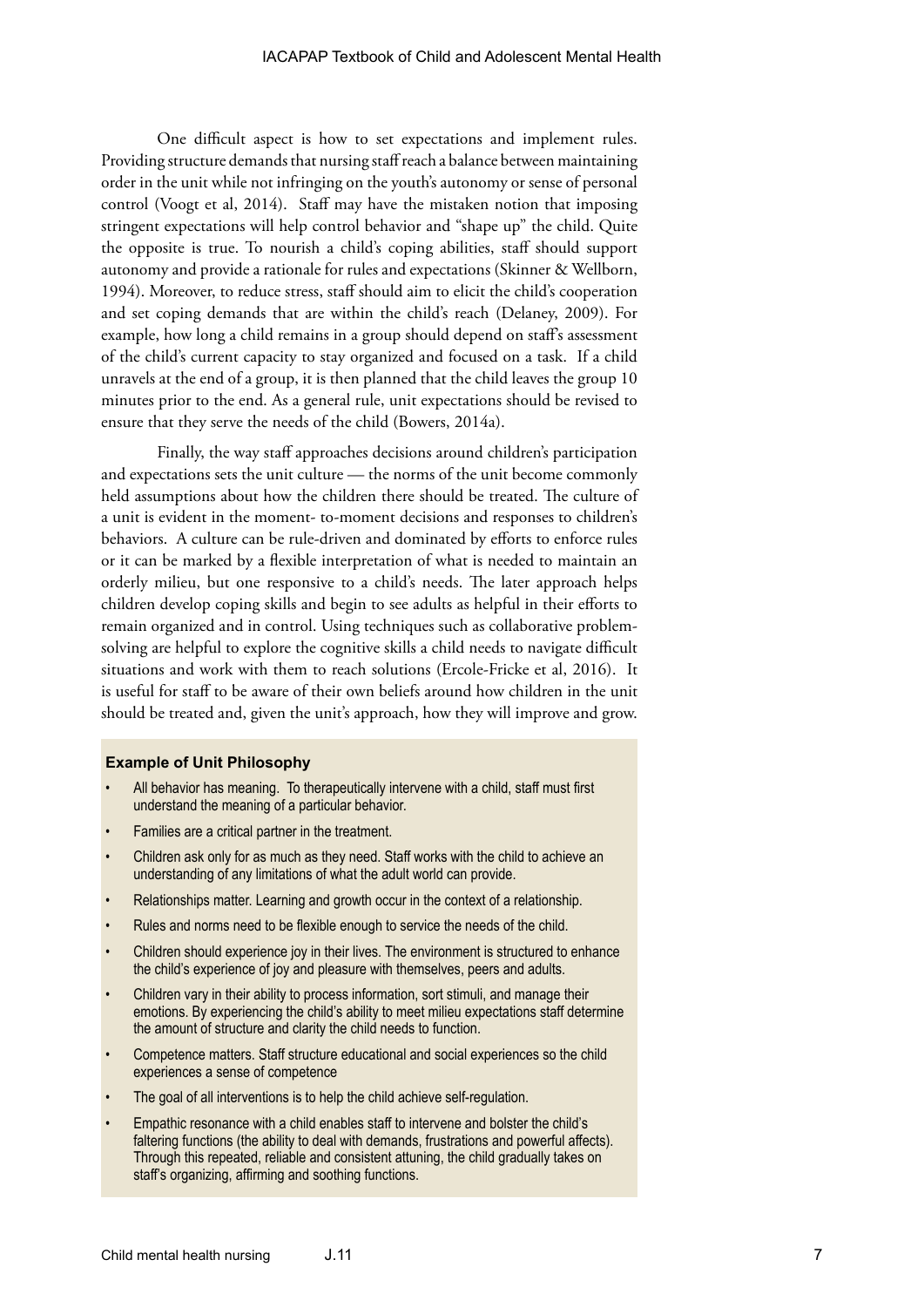Guiding principles of a child/adolescent unit in the US, a list drawn up by staff and seen as a grounding philosophy for their work with children, can be seen in the box in page 7.

#### **Support**

Support is another deceptively simple element of the milieu. Novice members of staff may see it as providing encouragement or being empathetic with the child's emotions. While empathy is one element, providing support demands that staff forge a deeper level of engagement, one that affords the patient the experience of being recognized, responded to, and understood (Carlsson et al, 2006). The idea of support has been framed in psychiatry in line with professionals' response to crises, as a moderating effect of social support or, in the treatment literature, as a specific type of therapy (supportive). Psychiatric nurses view support in terms of the interpersonal aspects of care and within the context of the nurse-patient relationship. For nurses, it is within this relationship that individuals address anxieties and move towards greater health and wellbeing (D'Antonio et al, 2014).

As with adults, relationship-building with children in inpatient units does not necessarily involve a verbal "working through" of longstanding problems. Rather, supportive engagement involves interactions that help children deal with the more immediate issues of unit life, their current anxieties, and how they will integrate back into their life at home and at school. The child may not articulate these issues; thus, it is important to carefully observe milieu behavior, patterns of responding to unit expectations, and deciphering what is triggering the child's distress. Even with this understanding in hand, a child may not readily respond to adult overtures. Over time, children may have learned that adults are not useful to them in moments of distress or in helping them manage their emotions. If this is the case, initial overtures may be met with disdain; developing a relationship will require a consistent, empathetic response to the child's affect and to the underlying message of their behavior (Proffer, 1966).

How does one create a bridge of understanding with a child? There has been a good deal of research on engagement with adults hospitalized in inpatient units (McAndrew et al, 2014). That research tells us that engagment is facilitated when nurses are committed to making a connection with the patient, listening, and using a partnership model characterised by problem-solving and shared decision making (Gunasekara et al, 2013). To bring that connection to the interpersonal level (so that the patient experiences a connection), requires being present, empathy, self-awareness of one's responses to what is occurring in the interaction, and tailoring responses on the bases of the patient's experience and the meaning of the behavior (Delaney et al, 2017). The video link to the right is not about nursing, but about emotion, empathy, and connecting to experience. It reminds us of the need to connect via a shared emotion and the gains realized throgh interpersonal connections.

Unfortunately, there are elements of inpatient treatment that hinder the development of empathy, engagement, and relationships. Being attuned to the child's experience takes energy, as does being emotionally available. It takes commitment to notice patterns of how children respond and to convey a true interest in their experience of the world. It requires staff to be generous with their time, which all too often is taken up with administrative demands, admissions,



Click on the image to view.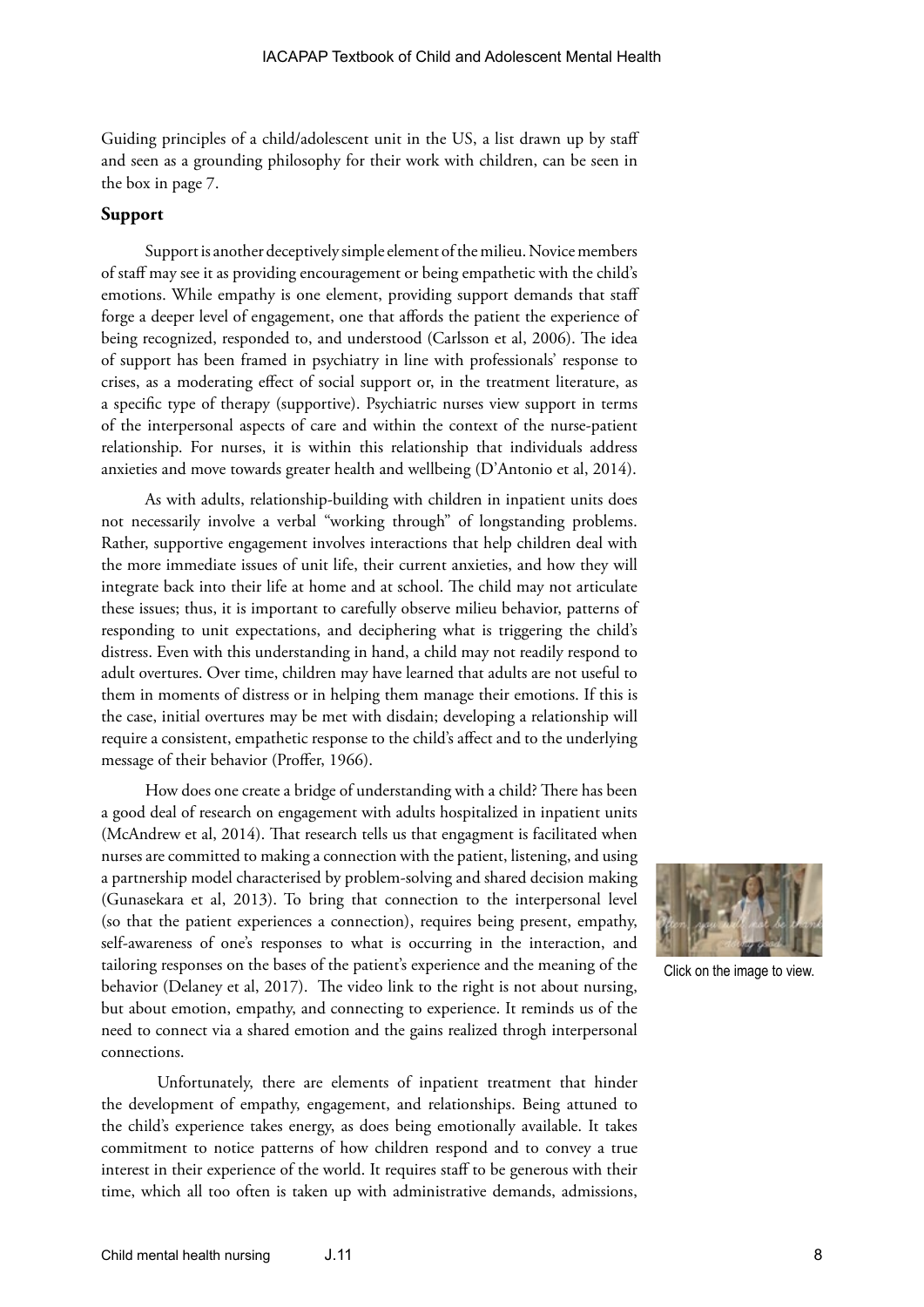medications, and paperwork (Seed et al, 2010). For staff to maintain engagement, the leadership of the unit must be supportive and take a genuine interest in the concerns of the staff. Thus, support must operate at multiple levels: staff support to the children and management support to the staff.

A final concern is how nursing staff balance this supportive stance with their aspiration of maintaining structure and safety in the unit. The staff member who is seeking to form a relationship with the child based on caring concern, may also be the person who sets limits in an escalating situation. These times can strain child-staff relationships. To deal with this conflict, staff must redouble their efforts to respect the child's need for autonomy, to adopt a non-authoritarian attitude, to deal with the situation in an authentic manner, and give the child room to save face (Carlsson et al, 2006; Delaney, 2009).

#### **Self- Management**

Self-management can be defined as the way one adapts day-to-day activities to maintain health or manage the symptoms associated with an illness. For instance, for individuals dealing with depression, self-management strategies may include efforts to control automatic negative thoughts (Hoffman, 2012). Children and adolescents in an inpatient unit have a wide variety of serious emotional disorders that may have specific self-management regimes (Torio et al, 2015) but there are general principles nurses can follow.

What might self-management mean for the child? Often children in inpatient units struggle with maintaining control of their emotions or behaviors. This may involve dampening down strong affects such as sadness or frustration. Children learn to decrease negative feelings and self-soothe during their early years when caregivers, sensing that their child was overwhelmed with emotion, responded with comfort and helped the child regulate affects such as anger, frustration, or sadness (Socarides & Stolorow, 1984). Children in an inpatient unit may lack these selfsoothing skills. Moreover, they may lack the ability to detect an emotion, connect it to an event, and articulate the feeling to adults. In this instance they may express their distress in actions, not words. When staff observe loud, negative behavior what they might actually be seeing is a child who cannot handle frustration. A sulking child may be a lonely or an irritable one, or a youngster experiencing depressive feelings (Stringaris et al, 2013). The staff's role is to learn the pattern in a child's responses and the accompanying affective presentation, step in and bolster faltering regulation (McCluskey et al, 1999). Once the child is experiencing less distress, staff may attempt to teach the first steps in affect regulation, in identifying feelings and learning how they arise in particular situations (Delaney, 2006b).

For the adolescent, self-management efforts might focus on teaching specific techniques to reduce stress or to deal with depression and suicidal thoughts. Adolescent units may decide to adopt a specific form of group treatment such as Acceptance and Commitment Therapy (ACT). Here, using evidence-based techniques, the adolescent is taught a new set of coping skills to deal with distress and to accept their experiences. Using the ACT approach, staff encourages youth to move towards creating the kind of life they most want to live. Interventions are designed to help adolescents increase their awareness of environmental demands, their personal values, and to be able to live with challenging thoughts and feelings while taking steps to achieve necessary and desired life goals (Twohig et al, 2013).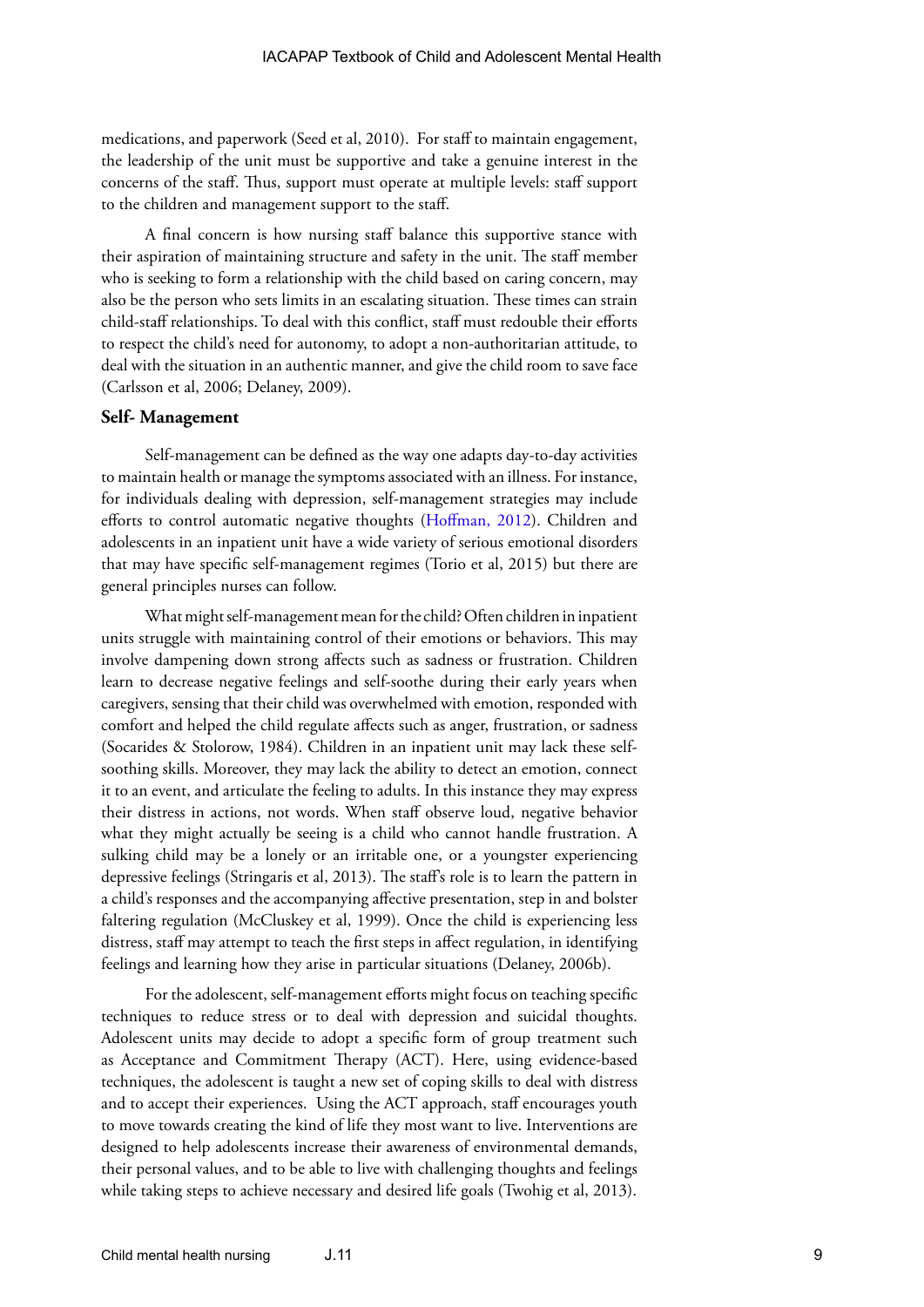The adolescent may be caught in a negative cycle, such as running away repeatedly or using drugs. During hospitalization, they may focus on the life they want to have, how they deal with inner turmoil, and how they might exercise control. As they become aware of internal experiences, they have an opportunity to consider new alternative behaviors. Understanding emotional regulation deficits and mapping alternative responses is at the heart of Dialectic Behavior Therapy (DBT), an approach that has been successfully implemented with adolescents in inpatient units (MacPherson et al, 2013). Through teaching and practicing techniques such as mindfulness, distress tolerance, and emotional awareness, the adolescent comes to understand the two poles of their experience and how to reconcile these opposing forces. For instance, one set may be the teen's emotional vulnerability at one end and self-invalidation at the other (MacPherson et al, 2013). With DBT techniques, the teen may come to reconcile emotional intensity and suffering at one end and dismissal/invalidation at the other (see video link on the side for a succinct explanation of DBT).

Depending on the population treated in the unit, different strategies for selfmanagement may be employed. Given the frequency of adolescents with suicidal ideation, specific strategies to address these thoughts may need to be implemented ([Glenn, Franklin, & Nock, 2014\)](http://dx.doi.org/10.1080/15374416.2014.945211). The critical element is that interventions are evidence-based and fit with the unit program, developmental level of the patient group, and overall goals for treatment

# **THE EXPANDING ROLE OF CHILD MENTAL HEALTH NURSES**

# **Early Identification – The Role of Prevention and Mental Health First Aid**

Worldwide, the scope of child mental health continues to grow as does the urgency for early recognition of emerging issues in a child's life. Since nurses are the largest group of professionals who come in contact with children, their role in mental health promotion and prevention is critical. As the Royal College of Nursing (RCN) emphasized, every nurse should consider themselves a child mental health nurse ([Royal College of Nursing, 2016\)](https://my.rcn.org.uk/__data/assets/pdf_file/0005/587615/004_587_WEB.pdf). In addition to the mhGAP, which is discussed elsewhere in this book, additional toolkits exist to help nurses assess and respond to behaviors that may indicate a child's emotional distress ([Royal College of Nursing, 2014\)](https://www.rcn.org.uk/professional-development/publications/pub-003311).

Psychiatric nurses are also active in raising individuals' mental health literacy, particularly on how a behavior may be indicative of psychological distress. This educational format is increasingly adapted and delivered in low income countries, particularly after crises or disasters. [Labadee & Bennett](http://www.paho.org/disasters/index.php?option=com_docman&view=download&category_slug=books&alias=2564-health-sector-recovery-564&Itemid=1179&lang=en) point out that reactions to disaster differ on its nature and scope but also depend on the individual's age. They remind us that children may lack the verbal and emotional skills to cope

with tremendous upheavals in their lives. In line with WHO recommendations around psychological first aid for those who have experienced disaster, it is important to make contact, listen to concerns, and help the person feel calm.

For example, early recognition of stress and mental



Click on the image to watch a short video clip about DBT (8:01).



Click on the image to access the publication "Mental Health in Children and Young People" by the Royal College of Nursing.

Click on the image below to access a blog about community health that has extensive links to WHO documents dealing with mental health first aid.



**Supporting People** in the Aftermath of Crisis Events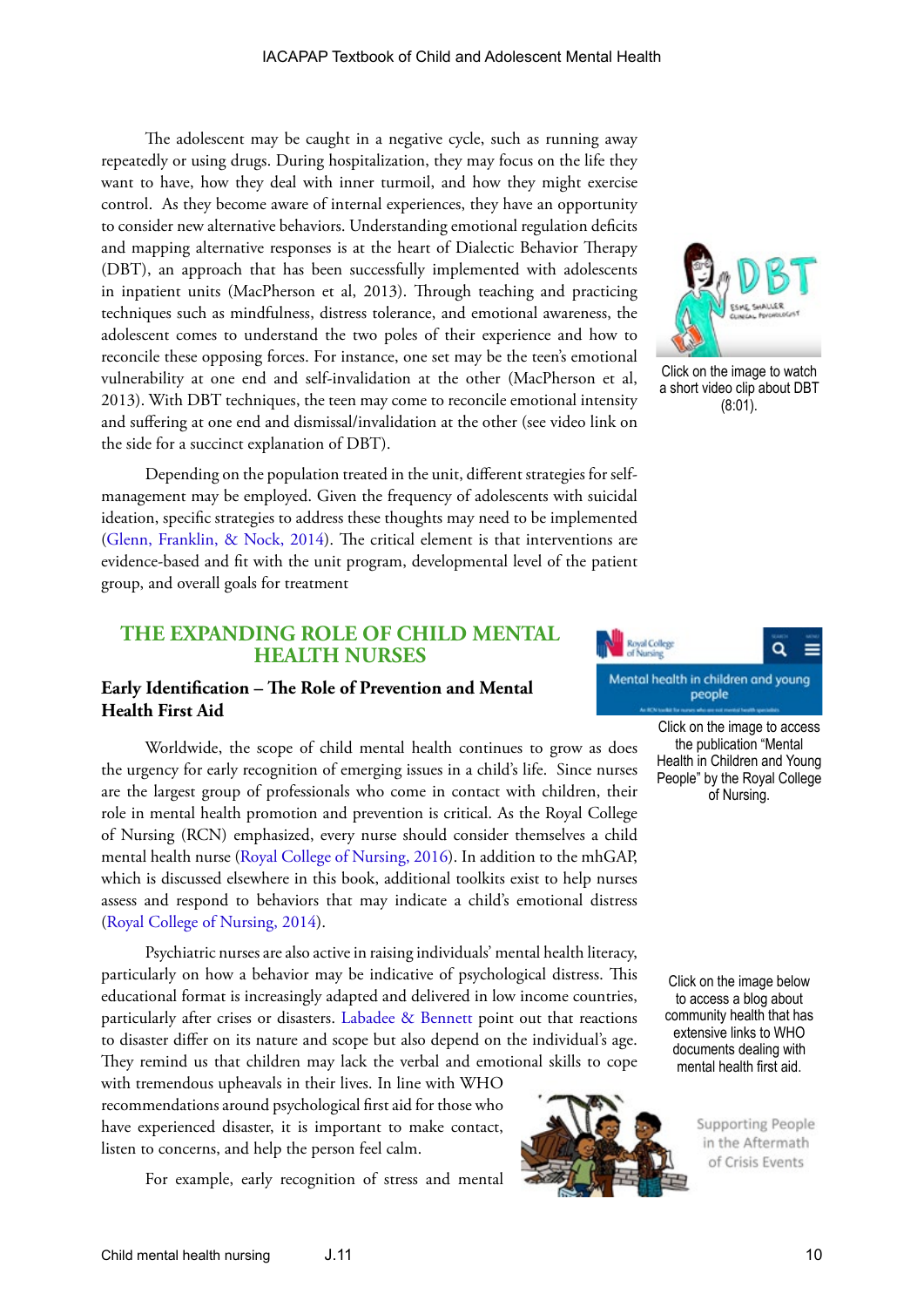health issues is a cornerstone of a project initiated in Malawi under the direction of Jerome Wright, from York University in the UK. This adaptation of a mental health curriculum was centered in a health model aimed at understanding stress and reaching people in distress, but also acknowledging the health beliefs and personal values of the community as well as the cultural context of rural Malawi (Wright & Chiwandira, 2016). After carefully designing a curriculum that met these goals, Wright and his team trained 430 "health surveillance assistants". In reporting on the progress of the initiative, Wright notes that these individuals were able to identify and intervene with people in distress through more than 850 mental health promotion activities. In the two-year evaluation of the project, 43,049 people attended 850 mental health promotion events. In the course of training groups to work with the health surveillance assistants, over 200 nurses were also trained (Personal Communication, J Wright, October 2017). Wright explains the project in detail in a blog (to access see link at the column on the right).

#### **Mental Health Integration into Primary Care**

As outlined in [Chapter J-5](http://iacapap.org/wp-content/uploads/J.5-SERVICE-DELIVERY-072012.pdf) on service delivery, a strategic direction for increasing mental health services is to integrate mental health into general health services ([WHO, 2008](http://www.who.int/mental_health/policy/Mental%20health%20+%20primary%20care-%20final%20low-res%20140908.pdf)). Integrated care recognizes the connection of mental and physical health, and that mental health issues often present as physical complaints. The WHO report on primary care documents best practice examples from South Africa and Brazil, where nurses are delivering mental health services or educating and training primary care workers. The benefits of integrated care are increasingly recognized in pediatric health services, including access to care, closing the treatment gap for mental health disorders and cost effectiveness (See Figure J.11.1). In industrialized countries there is an organized effort to optimize the role of nurses in integrated care, encouraging use of their education in screening and care coordination (Smolowitz et al, 2015). The movement of mental health nurses into primary care will require more than training in additional skills. Building working





Click on the image to access Jerome Wright's blog about developing village-based community mental health care in Malawi.

#### **Mental Health First Aid**

Mental health first aid is the help provided to a person who is developing a mental health problem, experiencing a worsening of an existing mental health problem or in a mental health crisis. The first aid is given until appropriate professional help is received or the crisis resolves.

Apart from being able to listen empathically, to provide mental health first aid is necessary to have a good understanding of the effects of mental ill-health on work and relationships, to know about the early signs, what emergency procedures to follow in a crisis, available community resources and how to use them.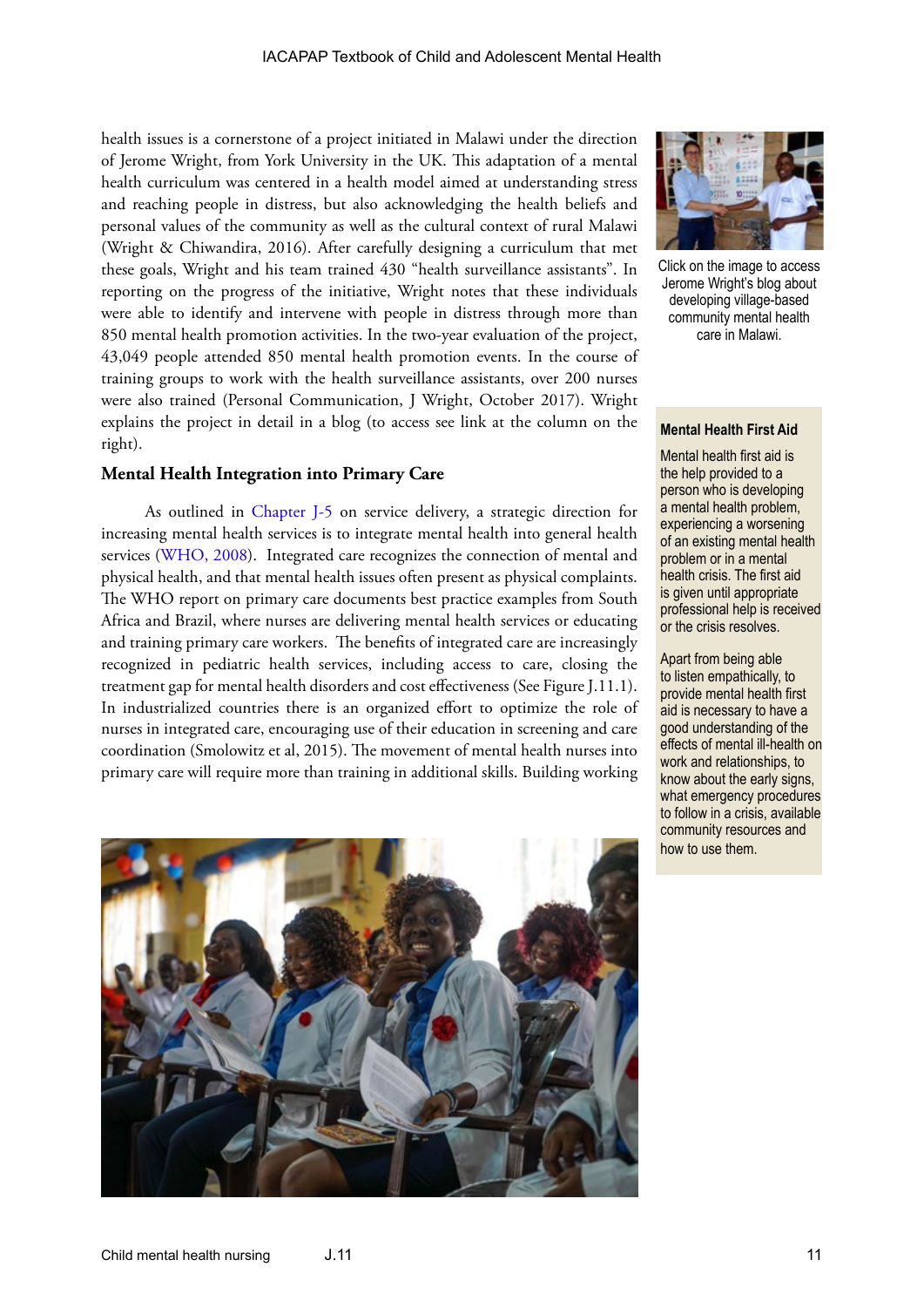**Figure J.11.1 Seven good reasons for integrating mental health into primary care** (World Health Organization, 2008).



relationships between nurse and general practitioner will demand educating the service on the role of nurses in primary care, their competencies and scope of practice (Meehan & Robertson, 2013).

#### **Development of the Child Mental Health Nursing Workforce**

A key to increasing access to mental health care is building the strength and size of the mental health workforce, particularly nurses. Reported below is one country's success in educating a cadre of child mental health nurses.

# **LIBERIA'S POST-BASIC TRAINING PROGRAM IN CHILD & ADOLESCENT MENTAL HEALTH**

There are efforts around the globe to develop the mental health nursing workforce. Initiatives specific to child nursing include a recent program in Liberia where children and adolescents make up over half of the population. An estimated 20% of children and adolescents globally suffer from a debilitating social, emotional, behavioral or mental health disorder (Kieling et al, 2014). No data exist on prevalence in Liberia. However, data from low- and middle-income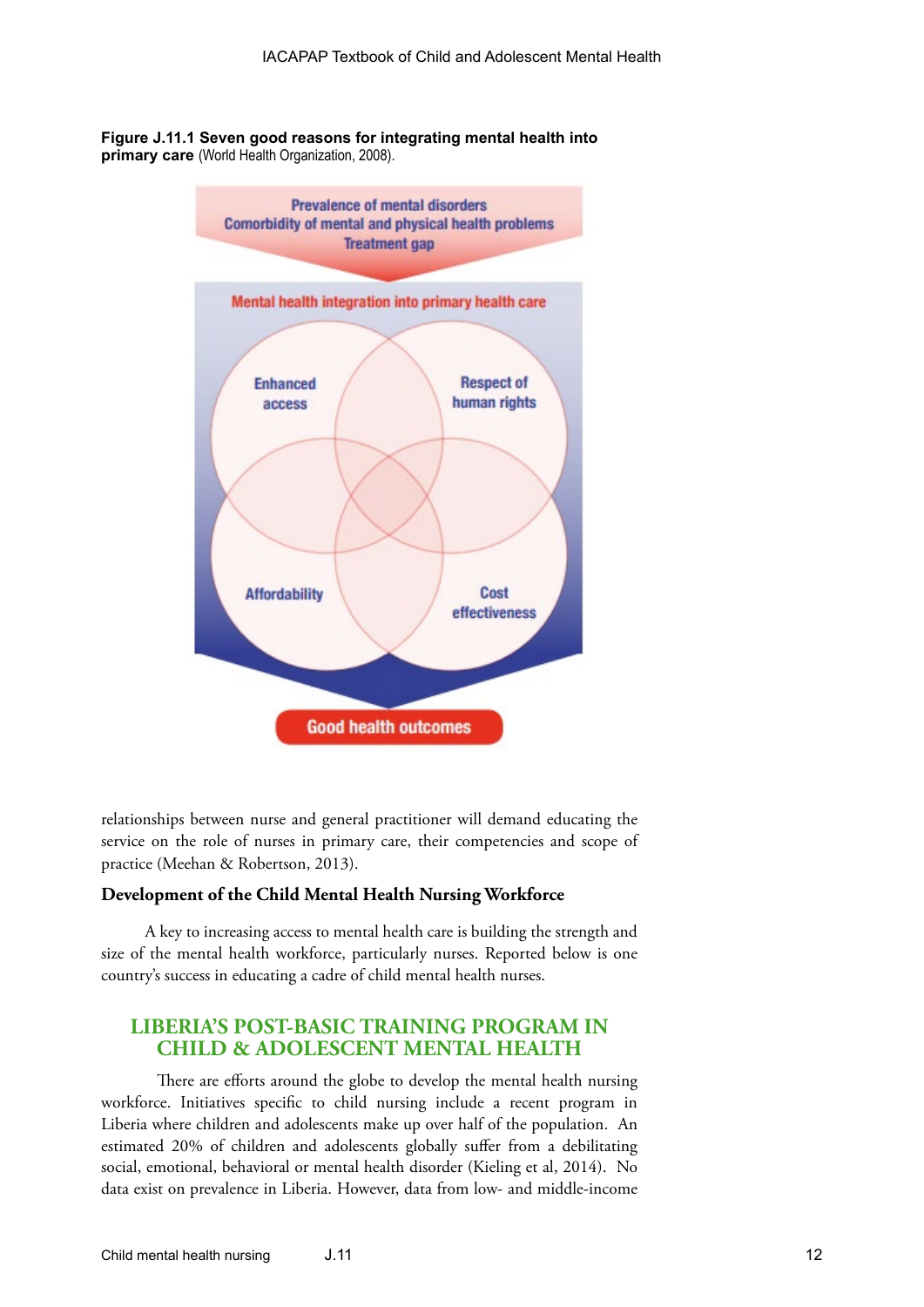countries suggest that child mental health disorders in sub-Saharan Africa account for 14% of individuals with a psychological problem and 9.5% of individuals with a diagnosable psychiatric disorder (Cortina et al, 2012). Compounding this is the legacy of 14-years of civil conflict, parenting by former child soldiers, poverty, and sexual violence (Johnson et al, 2008; [Samuels et al, 2015](https://www.odi.org/sites/odi.org.uk/files/odi-assets/publications-opinion-files/10131.pdf)).

When the Ministry of Health and the Carter Center Mental Health partnered to produce a new corps of mental health workers focused on children and adolescents, we turned to professionals in the global mental health field with experience from Africa, Europe and America. Through the University of South Caroline Medical School, we developed a curriculum tailored to the Liberian context. We recruited a child psychiatrist and a child psychologist from Uganda and other experts from the sub-continent with prior experience in Liberia who colead the courses with Liberian professionals.

The intensive six-month post-basic training program for nurses, midwives and physician assistants comprises of six courses varying in length from three to six weeks with concurrent clinical practice at both the national mental health referral hospital, health facilities, and community-based mental health practices, including school-based clinics and a group home for youth. Core texts include: WHO's mhGAP-IG. 2.0, Principles of Psychiatric Nursing, the IACAPAP eTextbook and, where there were no child psychiatrists, Dulcan's Textbook of Child & Adolescent Psychiatry and Family Psycho-Education for Children & Adolescents (The Carter Center, 2016). Key competencies taught and tested included the use of validated assessment tools to detect biopsychosocial, developmental, psychiatric, mental health and substance use disorders, relying on the DSM-5 and the British National Formulary for Children & Adolescents, and setting-specific evidencebased mental health treatments and psychosocial interventions. Core training on advocacy, human rights, anti-stigma interventions and frameworks, determinants, and evidence for practice was also delivered. Assessment of knowledge, skills and attitudes included pre-and post-program tests, assessment of therapeutic skills, and course- and module-specific competency exams. The program is conducted alternatively in Liberia's capital, Monrovia, and at the Kakata Rural Training Institute in Margibi.

To date, the Liberia Board of Nursing & Midwifery has certified 64 child and adolescent mental health clinicians for independent practice through a state board examination. They practice in all but one of Liberia's 15 counties. The program also runs eight inservice courses per year and supports community practices in 45 facilities and six school-based clinics with funding from UBS Optimus and the World Bank. Other core components of the course include clinical blogging and competency in using computers as learning and investigative tools. All graduates receive paper and laminated copies of key screening tools, individual copies of core textbooks, including IACAPAP's, copies of the pocket DSM-5 for children and adolescents, and a laptop computer and modem to upload and report cases based on patient encounter forms.

Supporting clinicians in developing the practice of outcomes reporting and management is a core course component. Approximately 40% of graduates have school-based or school-linked mental health practices. A recent adaptation of the WHO EMRO School Health Manual for Liberia is another step toward increasing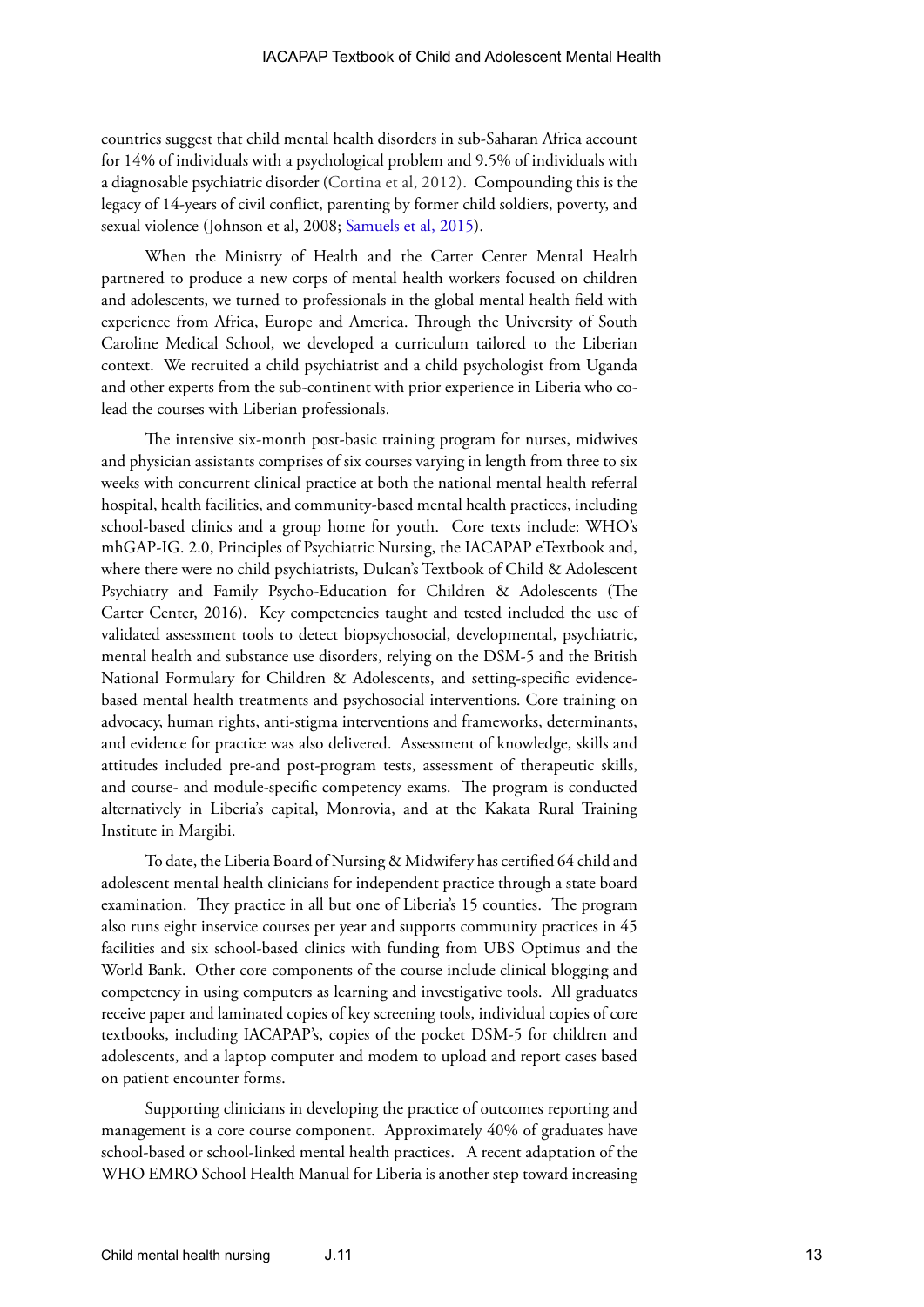

Twenty-one clinicians specializing in child and adolescent mental health graduated in 2017 in Kakata City, Liberia, from a training program developed by The Carter Center in partnership with the Liberia Ministry of Health, Ministry of Education, and the Ministry of Gender, Children, and Social. Click on the picture to view a report (2:42)

the number of schools with child and adolescent mental health clinicians in full or part-time roles. In the schools with school-based clinics, parent advisory groups are being trained to support work with the clinics. Among the challenges graduates face upon returning to practice include: poor remuneration, medication stock-outs, and lack of space for practice. The goal is to train 100 child and adolescent mental health clinicians and over 280 teachers who can work to support the health, socio-emotional development, and mental health needs of children across the county. The program plans to conduct its first national school-health conference early in 2018 (access the video link on the right for more information about the graduates of the program).

# **SUPPORTING THE WORK OF CHILD MENTAL HEALTH NURSES**

Around the globe, the role of nursing continues to expand with an emphasis on child mental health prevention and promotion. Many international and regional WHO centers provide both vision and materials that will assist child mental health nurses in delivering programs, particularly about community outreach and

prevention. The Pan American Health Organization (PAHO) has collaborating centers supporting nursing as well as a wealth of information on mental health in their region. The PAHO Mental Health Bulletin, available on the web, lists the training programs occurring in various regions, of which nurses are an integral part. An interesting new resource comes from Canada, a [website that educates and informs both](http://teenmentalhealth.org/) [professionals and teens about mental health.](http://teenmentalhealth.org/) Here the vision of a healthy culture extends directly to teens, reducing stigma via education and opportunities to dialog about their own mental health

Nurses are delivering basic mental health interventions, assuring health literary, and combating stigma in low income countries ([World](http://apps.who.int/iris/bitstream/10665/178879/1/9789241565011_eng.pdf) [Health Organization, 2015](http://apps.who.int/iris/bitstream/10665/178879/1/9789241565011_eng.pdf)). In that regard many

Click on the image to access the Pan American Health Organization's (PAHO) website that lists collaborating centers supporting nursing and lists training programs taking place in various regions.

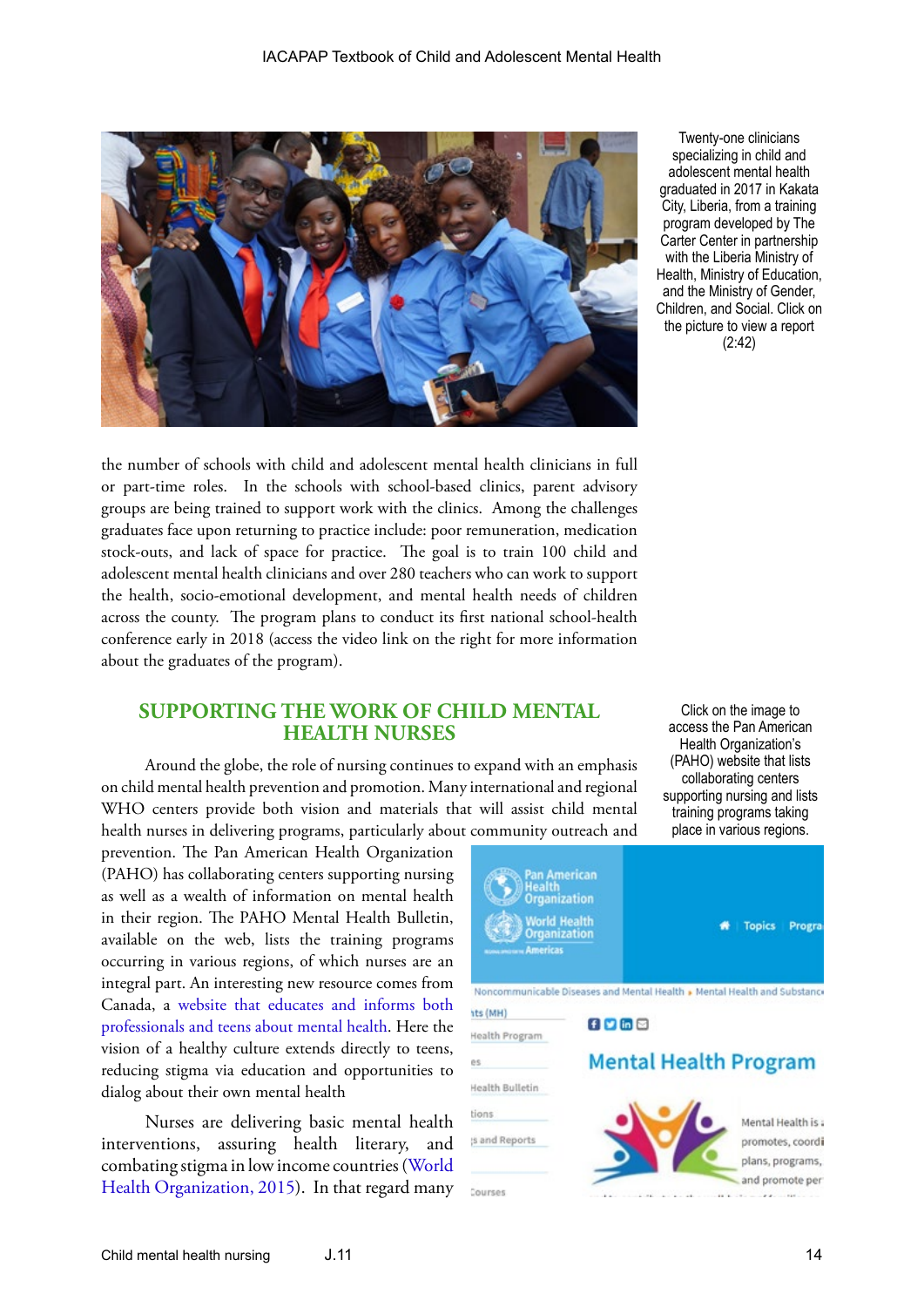of the chapters in this textbook are applicable to the work of child psychiatric nurses who assess, screen, and identify presenting behaviors/symptoms and their associated precipitants. Child psychiatric nurses around the globe also utilize principles of communication to establish family engagement and understand caretaker priorities for helping the child and adolescent. They understand how to use available coping resources and coping mechanisms within the family and within the community

# **CONCLUSION**

Child mental health nurses are vital to improving access to mental health services and the well-being of children and their families. In most countries there are too few mental health nurses to serve the needs of the citizenry (WHO, 2015). Nurses report practicing in contexts of significant unrest, often in an atmosphere of stigma, with a substantial lack of resources, and in the absence of an organized system to support mental health (Marie, Hannigan, & Jones, 2017). As the roles of child mental health nurses and community workers expand so must the documentation of their efforts: whom they see, what needs they address, and with what outcomes. With increasing ownership of their practice, nurses' efforts and innovations can be disseminated and scaled up to provide services to a greater number of individuals and improve the mental health of children.

# **REFERENCES**

- American Psychiatric Nurses Association (2014). *Position Statement: The Use of Restraint American*
- [American Psychiatric Nurses Association \(2014\).](http://www.apna.org/files/public/Seclusion_&_Restraint_Position_Paper.pdf) *Position [Statement: The Use of Restraint and Seclusion.](http://www.apna.org/files/public/Seclusion_&_Restraint_Position_Paper.pdf)*
- American Nurses Association (1985) *Scope and Standards for Child and Adolescent Psychiatric and Mental Health Nursing Practice.* Kansas City, MO: Author.
- Azeem MW, Akashdeep A, Rammerth M et al (2011). Effectiveness of six core strategies based on trauma informed care in reducing seclusions and restraints at a child and adolescent psychiatric hospital. *Journal of Child and Adolescent Psychiatric Nursing* 24(1):11-15.
- Bowers L (2014a). Safewards: A new model of conflict and containment on psychiatric wards. *Journal of Psychiatric and Mental Health Nursing* 21(6):499-508.
- Bowers L (2014b). A model of de-escalation: Len Bowers provides advice, based on the latest research, on the safest way for staff to deal with conflict and aggression. *Mental Health Practice* 17(9):36-37.
- Bryson SA, Gauvin E, Jamieson A et al (2017). What are effective strategies for implementing traumainformed care in youth inpatient psychiatric and residential treatment settings? A realist systematic review. *International Journal of Mental Health Systems 11*(1):36.
- Carlsson G, Dahlberg K, Ekebergh M et al (2006). Patients longing for authentic personal care: A phenomenological study of violent encounters in psychiatric settings. *Issues in Mental Health Nursing 27(3)*:287-305.
- Cortina MA, Sodha A, Fazel M (2012). Prevalence of child mental health problems in Sub-Sahara Africa: A systematic review. *Archives Pediatric Adolescent Mental Health Medicine* 166(3):2879-2281.
- D'antonio P, Beeber L, Sills G et al (2014). The future in the past: Hildegard Peplau and interpersonal relations in nursing. *Nursing inquiry 21(4)*:311-317.
- Delaney KR (2006a). Learning to observe in context: Child and adolescent inpatient mental health assessment. *Journal of Child and Adolescent Psychiatric Nursing* 19:170- 174.
- Delaney KR (2006b). Following the affect: Learning to observe emotional regulation. *Journal of Child and Adolescent Psychiatric Nursing*, *19*(4), 175-181.
- Delaney KR (2009). Reducing reactive aggression by lowering coping demands and boosting regulation: Five key staff behaviors. *Journal of Child and Adolescent Psychiatric Nursing* 22:211-219.
- Delaney KR, Johnson ME (2006). Keeping the unit safe: Mapping psychiatric nursing skills. *Journal of the American Psychiatric Nurses Association* 12:198-207.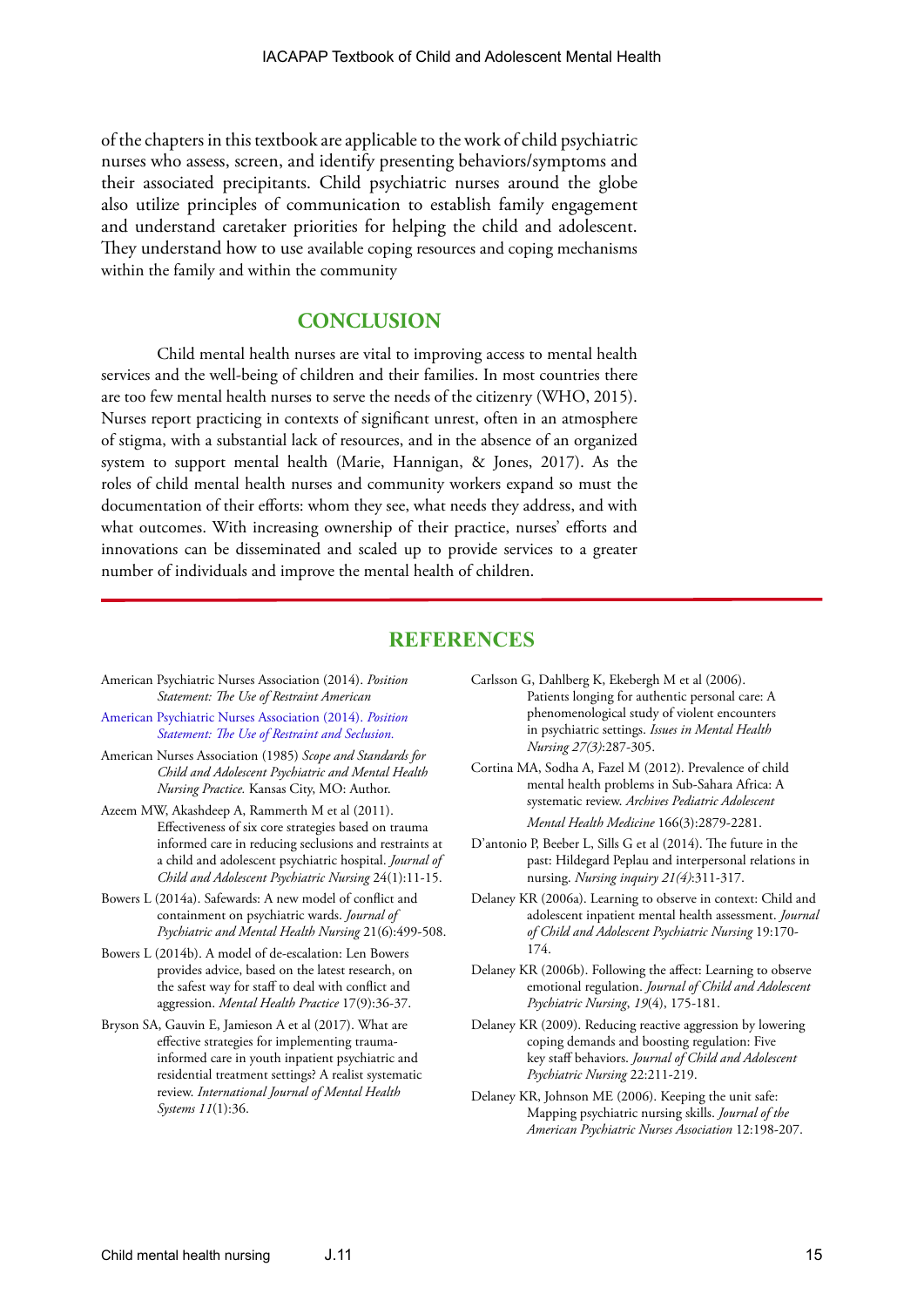- Delaney KR, Perraud S, Johnson ME (2008). Creating a therapeutic environment: The work of psychiatric nurses. In SS Sharfstein, FB Dickerson & JM Oldham (eds). *Textbook of Hospital Psychiatry.* Arlington, VA: APA Press (pp. 389-401).
- Delaney KR, Perraud S, Pitula C (2000). Brief psychiatric hospitalization and process description: What will nursing add? *Journal of Psychosocial Nursing* 38 (3):7- 13.
- Delaney KR, Shattell M, Johnson ME (2017). Capturing the Interpersonal Process of Psychiatric Nurses: A Model for Engagement. *Archives of Psychiatric Nursing.* 31(6), 634-640.
- Eisenberg N, Hofer C, Sulik MJ et al (2014). Self-regulation, effortful control, and their socioemotional correlates. In JJ Gross (Ed.), *Handbook of emotion regulation*. New York: Guilford Press (pp. 157-172).
- Ercole-Fricke E, Fritz P, Hill LE et al (2016). Effects of a collaborative problem-solving approach on an inpatient adolescent psychiatric unit. *Journal of Child and Adolescent Psychiatric Nursing 29*:127-134.
- Gathright MM, Holmes KJ, Morris EM et al (2015). An innovative, interdisciplinary model of care for inpatient child psychiatry: An overview. *The Journal of Behavioral Health Services & Research* 43, 648–660.
- [Glenn CR, Franklin JC, Nock MK \(2015\). Evidence-based](http://dx.doi.org/10.1080/15374416.2014.945211)  [psychosocial treatments for self-injurious thoughts](http://dx.doi.org/10.1080/15374416.2014.945211)  and behaviors in youth. *[Journal of Clinical Child and](http://dx.doi.org/10.1080/15374416.2014.945211)  [Adolescent Psychology](http://dx.doi.org/10.1080/15374416.2014.945211)* 44 (1).
- Gunasekara I, Pentland T, Rodgers T et al (2014). What makes an excellent mental health nurse? A pragmatic inquiry initiated and conducted by people with lived experience of service use. *International Journal of Mental Health Nursing* 23(2):101-109.
- Gunderson JG (1984). Defining the therapeutic processes in psychiatric milieus. *Psychiatry* 41:327-335.
- Hoffman M (2012). *Cognitive Therapy for Depression*. https://www.webmd.com/depression/features/ cognitive-therapy#1
- Hodgdon HB, Kinniburgh K, Gabowitz D et al (2013). Development and implementation of traumainformed programming in youth residential treatment centers using the ARC framework. *Journal of Family Violence*, *28*(7), 679-692.
- Izard CE, Fine S, Mostow A et al (2002). Emotion processes in normal and abnormal development and preventive intervention. *Development and Psychopathology* 14:761- 787.
- Johnson K, Asher J, Rosborough S et al (2008). Association of combatant status and sexual violence with health and mental health outcomes in post-conflict Liberia. *JAMA* 300(6):576-690.
- Keeshin BR, Strawn JR, Luebbe AM et al (2014). Hospitalized youth and child abuse: A systematic examination of psychiatric morbidity and clinical severity. *Child Abuse & Neglect* 38(1):76-83.
- Kieling C, Graeff-Martins AS, Hamoda H et al (2013). Child and adolescent mental health. In Patel V, Minas H, Cohen A, Prince M (Eds.). *Global Mental Health* London, England: Oxford University Press (pp. 335- 353).
- Kim P, Jenkins SE, Connolly ME (2012). Neural correlates of cognitive flexibility in children at risk for bipolar disorder. *Journal of Psychiatric Research* 46:22-30.
- MacPherson HA, Cheavens JS, Fristad MA (2013). Dialectical behavior therapy for adolescents: theory, treatment adaptations, and empirical outcomes. *Clinical Child and Family Psychology Review 16(1)*:59-80.
- [Marie M, Hannigan B, Jones A \(2017\). Challenges for nurses](https://www.ncbi.nlm.nih.gov/pmc/articles/PMC5210163/)  [who work in community mental health centers in the](https://www.ncbi.nlm.nih.gov/pmc/articles/PMC5210163/)  West Bank, Palestine. *[International Journal of Mental](https://www.ncbi.nlm.nih.gov/pmc/articles/PMC5210163/)  [Health Systems](https://www.ncbi.nlm.nih.gov/pmc/articles/PMC5210163/)*, 11:3.
- Martin MP, White MB, Hodgson JL et al (2014). Integrated primary care: a systematic review of program characteristics. *Families, Systems, & Health*, *32*(1), 101-115.
- McAndrew S, Chambers M, Nolan F et al (2014). Measuring the evidence: Reviewing the literature of the measurement of therapeutic engagement in acute mental health inpatient wards. *International Journal of Mental Health Nursing* 23(3):212-220
- McCluskey U, Hooper C-A, Miller LB (1999). Goal-corrected empathic attunement: Developing and rating the concept within an attachment perspective. *Psychotherapy: Theory, Research, Practice, Training* 36:80-90.
- Meehan T, Robertson S (2013). Mental health nurses working in primary care: Perceptions of general practitioners. *International Journal of Mental Health Nursing* 22:377- 383.
- Polacek MJ, Allen DE, Damin-Moss RS et al (2015). Engagement as an element of safe inpatient psychiatric environments. *Journal of the American Psychiatric Nurses Association* 21:181-190.
- Proffer AA (1996). The interpersonal treatment of young children: Principles and techniques. *Psychotherapy: Theory, Research, Practice, Training* 33:68-76.
- Seed MS, Torkelson DJ, Alnatour R (2010). The role of the inpatient psychiatric nurse and its effect on job satisfaction. *Issues in Mental Health Nursing* 31(3):160- 170.
- Salamone-Violi GM, Chur-Hansen A, Winefield HR (2015). "I don't want to be here but I feel safe": Referral and admission to a child and adolescent psychiatric inpatient unit: The young person's perspective. *International Journal of Mental Health Nursing 24(6)*:569-576.
- [Samuels F, Jones N, Hamad BA et al \(2015\) Rebuilding](https://www.odi.org/sites/odi.org.uk/files/odi-assets/publications-opinion-files/10131.pdf)  [adolescent girls; lives in fragile and post-conflict](https://www.odi.org/sites/odi.org.uk/files/odi-assets/publications-opinion-files/10131.pdf)  [context: The importance of mental health and](https://www.odi.org/sites/odi.org.uk/files/odi-assets/publications-opinion-files/10131.pdf)  [psychosocial support in Gaza, Liberia and Sri Lanka.](https://www.odi.org/sites/odi.org.uk/files/odi-assets/publications-opinion-files/10131.pdf)
- Skinner EA, Wellborn JG (1994). Coping during childhood and adolescence: A motivational perspective. In RD Lerner, D Featherman & M Permuter (Eds.), *Life Span Development and Behavior, Vol 12.* Hillsdale: Erlbaum (pp. 91-123).